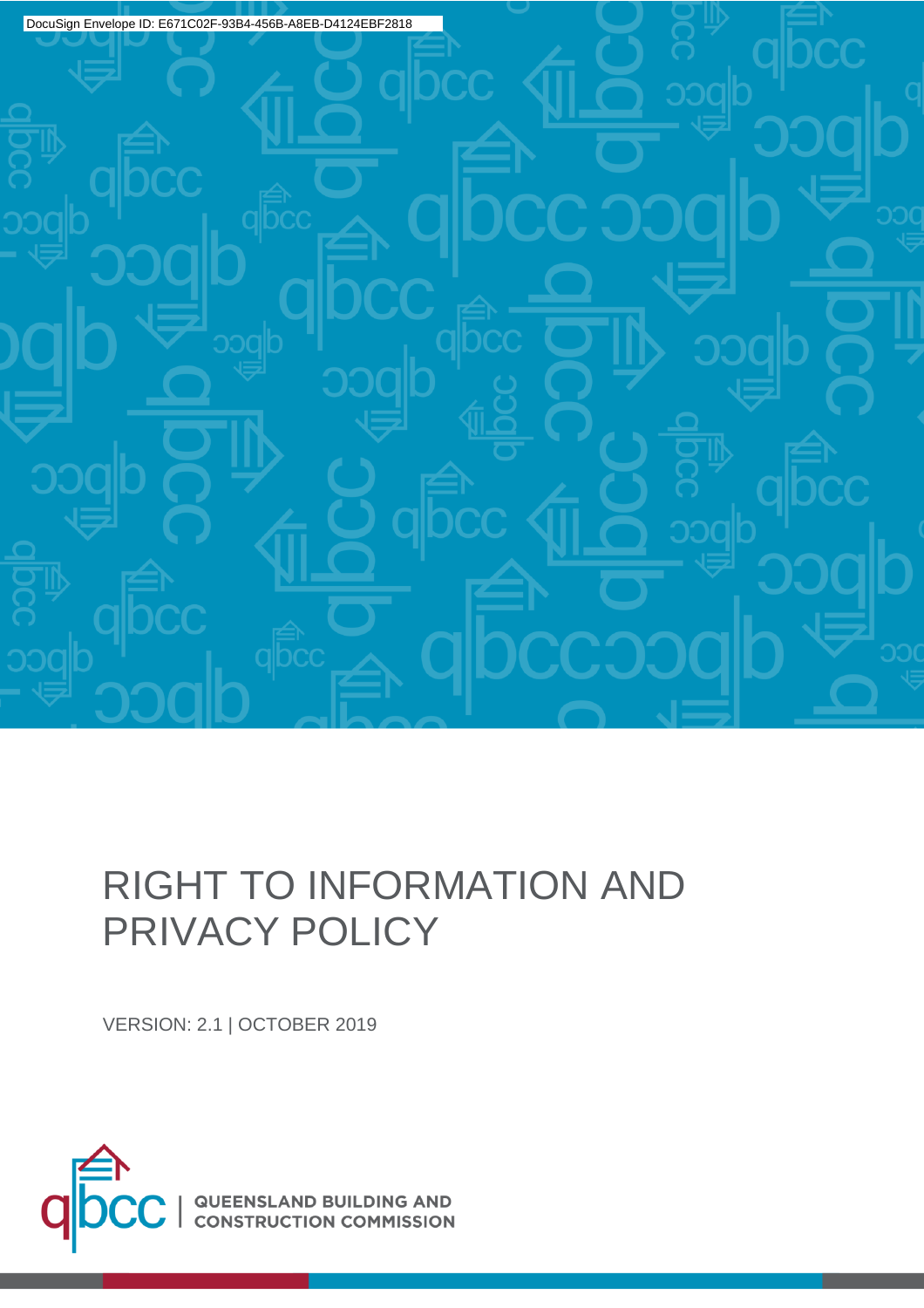# **TABLE OF CONTENTS**

#### Contents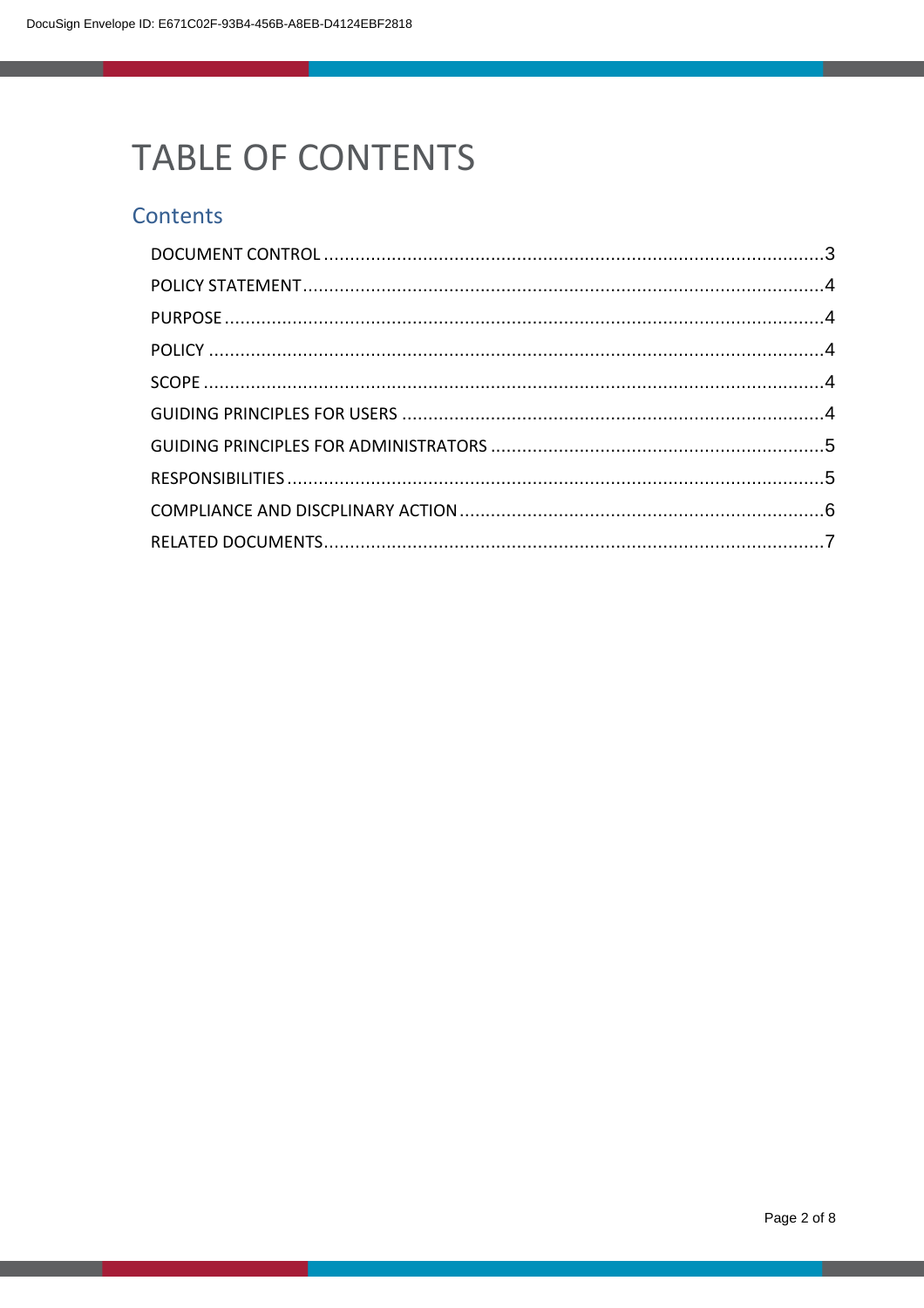# <span id="page-2-0"></span>DOCUMENT CONTROL

# DOCUMENT INFORMATION

| <b>DOCUMENT OWNER</b> | <b>CHIEF INFORMATION OFFICER</b>        |
|-----------------------|-----------------------------------------|
| File name             | Right to Information and Privacy Policy |
| Review date           | Annual from final approval              |

# DOCUMENT HISTORY

| <b>VERSION</b> | <b>ISSUE DATE</b> | <b>CHANGES</b>                 |
|----------------|-------------------|--------------------------------|
| 0.01           | February 2010     | Created                        |
| 0.02           | August 2011       | Reviewed                       |
| 1.0            | December 2013     | Updated for change to QBCC     |
| 2.0            | 04 May 2018       | Reviewed                       |
| 2.1            | 30 October 2019   | Reviewed, updated and approved |

# DOCUMENT REVIEW

| <b>ROLE</b>         | <b>NAME</b>    | <b>SIGNATURE</b>                                        | <b>DATE</b>                    |          |
|---------------------|----------------|---------------------------------------------------------|--------------------------------|----------|
| Manager IT Planning | Ainslie White  | -DocuSigned by:<br>America.                             | 12 November 2019<br>Ahre       | 12:37:52 |
| Manager RTI & IP    | Joan Middleton | $-86A3FB7FE87545E$<br>-DocuSigned by:<br>Joan Middleton | November 2019   15:22:57<br>11 |          |
|                     |                | -5474F7D209A3499                                        |                                |          |

# DOCUMENT APPROVALS

| <b>ROLE</b>               | <b>NAME</b> | <b>SIGNATURE</b>        | <b>DATE</b>      |          |
|---------------------------|-------------|-------------------------|------------------|----------|
| Chief Information Officer | David Black | - DocuSigned by:<br>.∆∖ | 11 November 2019 | 18:41:13 |
|                           |             | -B72CB436E95040B        |                  |          |

Electronically held and controlled document – Printed copies are UNCONTROLLED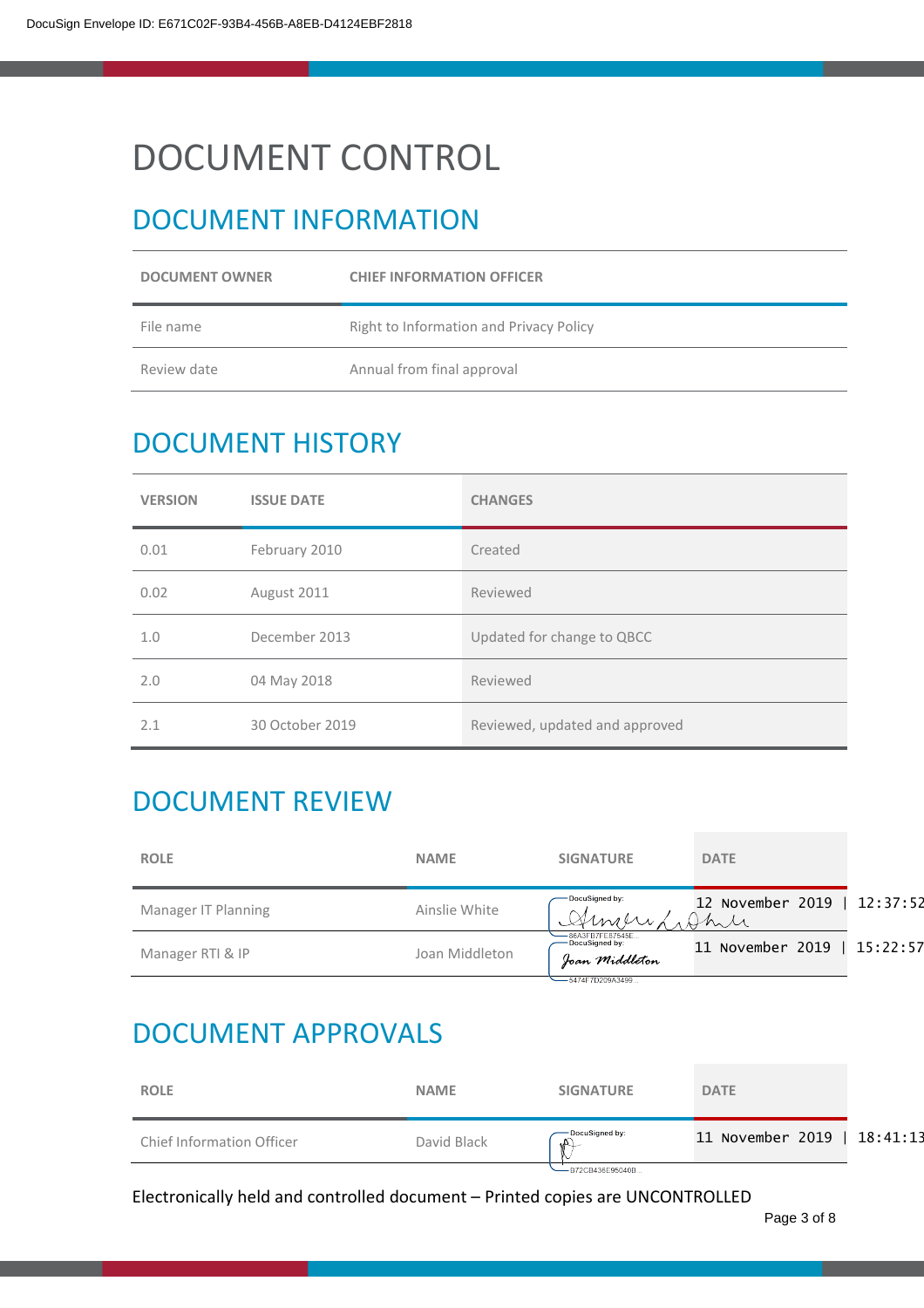# <span id="page-3-0"></span>POLICY STATEMENT

### <span id="page-3-1"></span>PURPOSE

The purpose of this policy is to outline Queensland Building and Construction Commission's (QBCC's) obligations to the members of the public when carrying out its functions and activities in accordance with the *Right to Information Act 2009 Act* and *Information Privacy Act 2009.* This includes ensuring documents are made available about our functions and operations that are not contrary to public interest. There is also a requirement to ensure personal information is collected, stored, used and disclosed in accordance with the *Information Privacy Act 2009*.

### <span id="page-3-2"></span>POLICY

The objectives of this policy are to:

- Ensure employees are aware of the Right to Information and Information Privacy legislation and their obligations when carrying out their responsibilities.
- Ensure the appropriateness of QBCC procedures, policies and guidelines, including the prodisclosure bias and giving access to information under administrative access.
- Ensure employees are aware of their obligations in accordance with the Information Privacy Legislation and in particular the Information Privacy Principles in the collection, storage and security, access and amendment, use and disclosure of personal information.

### <span id="page-3-3"></span>SCOPE

This policy applies to all QBCC employees, including casual, temporary and contract staff in accordance with the requirements of the *Right to Information Act 2009* (*RTI ACT*)*, Information Privacy Act 2009* (*IP ACT*)*, Right to Information Regulation 2009 and Information Privacy Regulation 2009.*

### <span id="page-3-4"></span>GUIDING PRINCIPLES FOR USERS

- Parliament's approach to government held information is to emphasise and promote the right to this information and it should be released administratively as a matter of course unless it is on balance contrary to public interest to do so. This includes making information available about the structure, decision-making processes, public participation through boards, councils or committees and policy documents that are not contrary to public interest.
- The RTI Act and IP Act have implications for all QBCC employees (including permanent, temporary and casual) because they are all involved in the process of creating and managing records, and may also be required to search for documents pursuant to an RTI Act or IP Act application.
- QBCC has obligations to provide safeguards for the handling of personal information in accordance with the Information Privacy Principles (IPP's) and to allow access and amendment of an individual's personal information in accordance with the IP Act.
- The IP Act allows noncompliance with particular IPP's in relation to certain publications, special provision for QBCC law enforcement functions and disclosing personal information relevant to the Minister's portfolio responsibilities.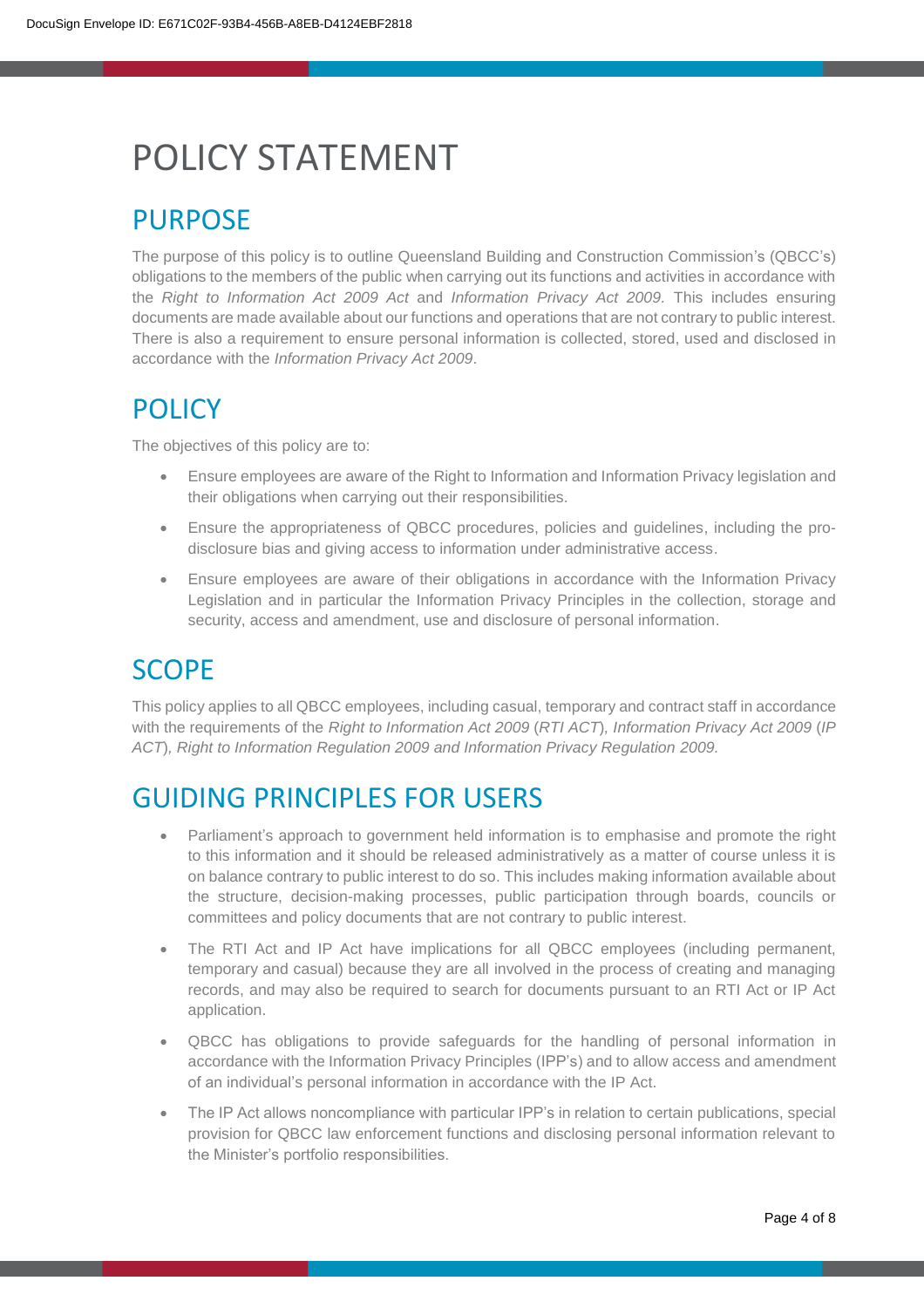- QBCC employees need to be mindful that an individual can submit a privacy complaint to QBCC, if they consider their privacy has been breached by our agency. Therefore if they consider they may have breached an individual's privacy they need to advise their Manager and the RTI and Privacy unit as soon as possible for steps to take to mitigate the risk.
- Always be aware of any conflict of interest or perceived conflict when dealing with customers' information. If there is concern let your manager know so that another officer can be assigned to action the matter.

#### <span id="page-4-0"></span>GUIDING PRINCIPLES FOR ADMINISTRATORS

As Principal Officer, the QBCC Commissioner has delegated the power to deal with access and amendment applications and RTI and IP internal reviews under the RTI and IP act to certain employees. The classifications for these are contained in the QBCC Delegation Manual.

- Administrators must ensure they have the appropriate delegation and training to process access or amendment applications.
- Have extensive knowledge of the preamble of the RTI Act including pro disclosure bias to enhance accountability of our agency and keeping the community informed of our operations unless the information is considered contrary to the public interest.
- Providing safeguards for the handling of personal information in the public sector environment and to allow access and amendment of personal information.
- Always be aware of any conflict of interest or perceived conflict when dealing with customers' information. If there is concern let your manager know so that another officer can be assigned to action the matter.

#### <span id="page-4-1"></span>RESPONSIBILITIES

The RTI and Privacy unit Manager and Officers are responsible for taking all reasonable steps to ensure the QBCC meets its responsibilities under the RTI and IP legislation including:

- Processing RTI and IP access applications
- Processing amendment applications,
- Processing Internal RTI and IP reviews
- Collaborating with our regulator the OIC in relation to external reviews, audits etc.
- Releasing information administratively unless on balance it is contrary to public,
- Ensuring collection, storage and security, access and amendment, use and disclosure of personal information is carried out in accordance with the IPP's and the IP act,
- Giving advice to internal and external customers in accordance with legislation, policies and guidelines,
- Providing advice and actioning possible privacy breaches and processing Privacy complaints,
- Promoting 'Privacy by Design' and providing Privacy Notices for forms etc.
- Reporting in accordance with the legislation and Queensland Government protocols
- Providing training on RTI and IP matters relevant to QBCC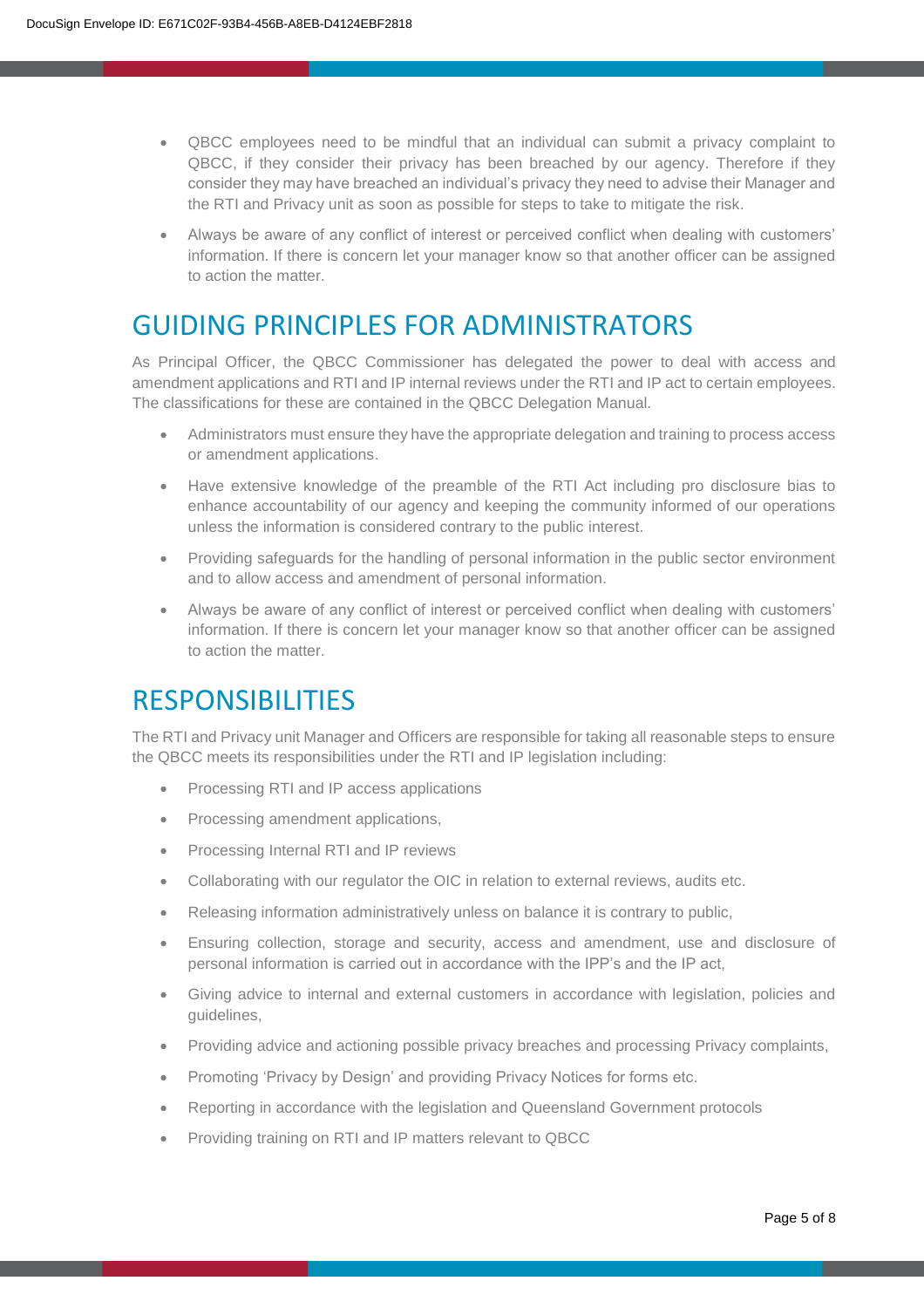#### <span id="page-5-0"></span>COMPLIANCE AND DISCPLINARY ACTION

- A person from our agency must not give a direction, either orally or in writing to a person delegated to make a decision under the RTI or IP Acts if that person does not agree with that decision. (Maximum penalty-100 penalty points)
- An officer must not deliberately give false information to the Office of the Information Commissioner (OIC) or fail to produce documents or attend proceedings without a reasonable excuse. (Maximum penalty-100 penalty points)
- If a delegated officer makes a decision with a genuine belief that access was required or permitted under either of the Acts, no action for defamation or breach of confidence lies against the agency or the officer.
- If the Information Commissioner at the completion of an external review is of the opinion a QBCC officer has committed a breach of duty of misconduct in the administration of the RTI or IP Act, the Commissioner must bring the evidence to the notice of the QBCC Commissioner; or if the decision was made by the Commissioner who is the principal officer of our agency, it would be to the notice of our Minister.
- If a privacy complainant is not satisfied with a response to an alleged breach by our agency and mediation with the OIC is not successful in resolving the complaint, the OIC must refer the privacy complaint to QCAT. The maximum compensation that can be awarded to a complainant in Queensland, to compensate for loss or damage suffered is \$100,000 plus costs. This is against QBCC not the officer who has committed the breach.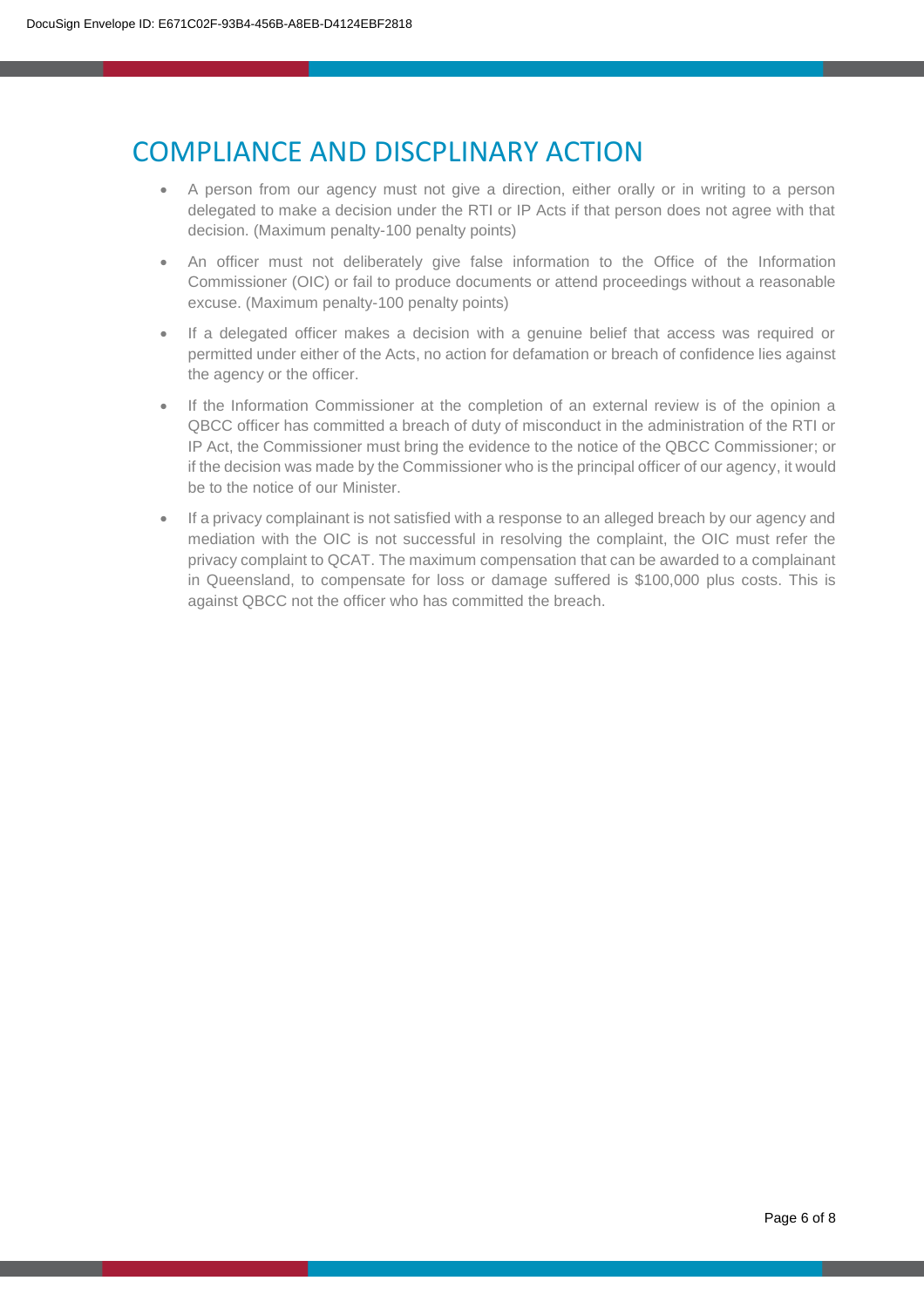#### <span id="page-6-0"></span>RELATED DOCUMENTS

- Right to Information and Privacy Procedure
- Right to Information and Information Privacy Access Form and Information Privacy Amendment Form
- Right to Information and Information Privacy Internal review forms
- Privacy complaint form
- Administrative Access Policy and Administrative Access Guidelines